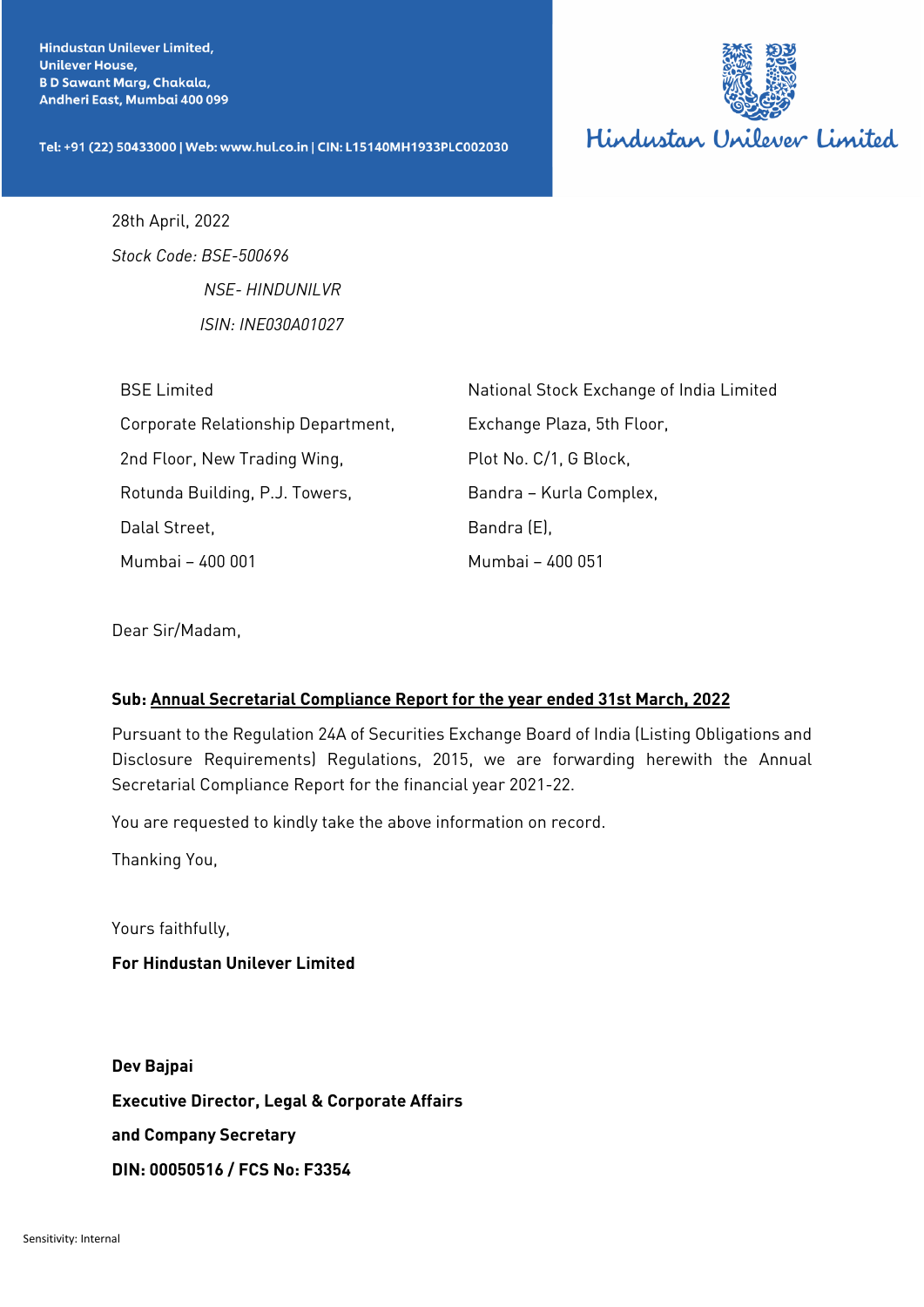# S. N. ANANTHASUBRAMANIAN & CO **Company Secretaries**

10/25-26, 2nd Floor, Brindaban, Thane (W) – 400 601 T: +91 22 25345648 | +91 22 25432704 E: snaco@snaco.net |W: www.snaco.net ICSI Unique Code: P1991MH040400

To, **The Board of Directors, Hindustan Unilever Limited CIN: L15140MH1933PLC002030** Unilever House, B D Sawant Marg, Chakala, Andheri (East), Mumbai – 400099

Sir/ Madam,

### **Annual Secretarial Compliance Report for the Financial Year 2021-22**

We have been engaged by **Hindustan Unilever Limited** (hereinafter referred to as 'the Company') bearing CIN: **L15140MH1933PLC002030** whose equity shares are listed on National Stock Exchange of India Limited (Symbol: HINDUNILVR) and BSE Limited (Security Code: 500696) to conduct an audit in terms of Regulation 24A of SEBI (Listing Obligations and Disclosure Requirements) Regulations, 2015 as amended, read with SEBI's Circular No. CIR/CFD/CMD1/27/2019 dated  $08<sup>th</sup>$  February, 2019 and to issue the Annual Secretarial Compliance Report thereon.

It is the responsibility of the management of the Company to maintain records, devise proper systems to ensure compliance with provisions of all applicable SEBI Regulations and circulars/ guidelines issued there under from time to time and to ensure that the systems are adequate and are operating effectively.

Our responsibility is to verify compliances by the Company with provisions of all applicable SEBI Regulations and circulars/ guidelines issued there under from time to time and issue a report thereon.

Our audit was conducted in accordance with Guidance Note on Annual Secretarial Compliance Report issued by the Institute of Company Secretaries of India and in a manner which involved such examinations and verifications as considered necessary and adequate for the said purpose. We have conducted our Audit remotely, based on the records and information made available to us through electronic platform by the Company, due to COVID – 19 pandemic induced lockdown and restrictions/ work from home policy of the Company in place, for the purpose of issuing this report.

Annual Secretarial Compliance Report is enclosed.

Digitally signed by ANANTHASUBRAMANIAN NARAYANAN SATYAMANGALAM Date: 2022.04.25 11:37:36 +05'30'

**S. N. Ananthasubramanian Partner FCS: 4206 | COP No.: 1774 25th April, 2022 | Thane**

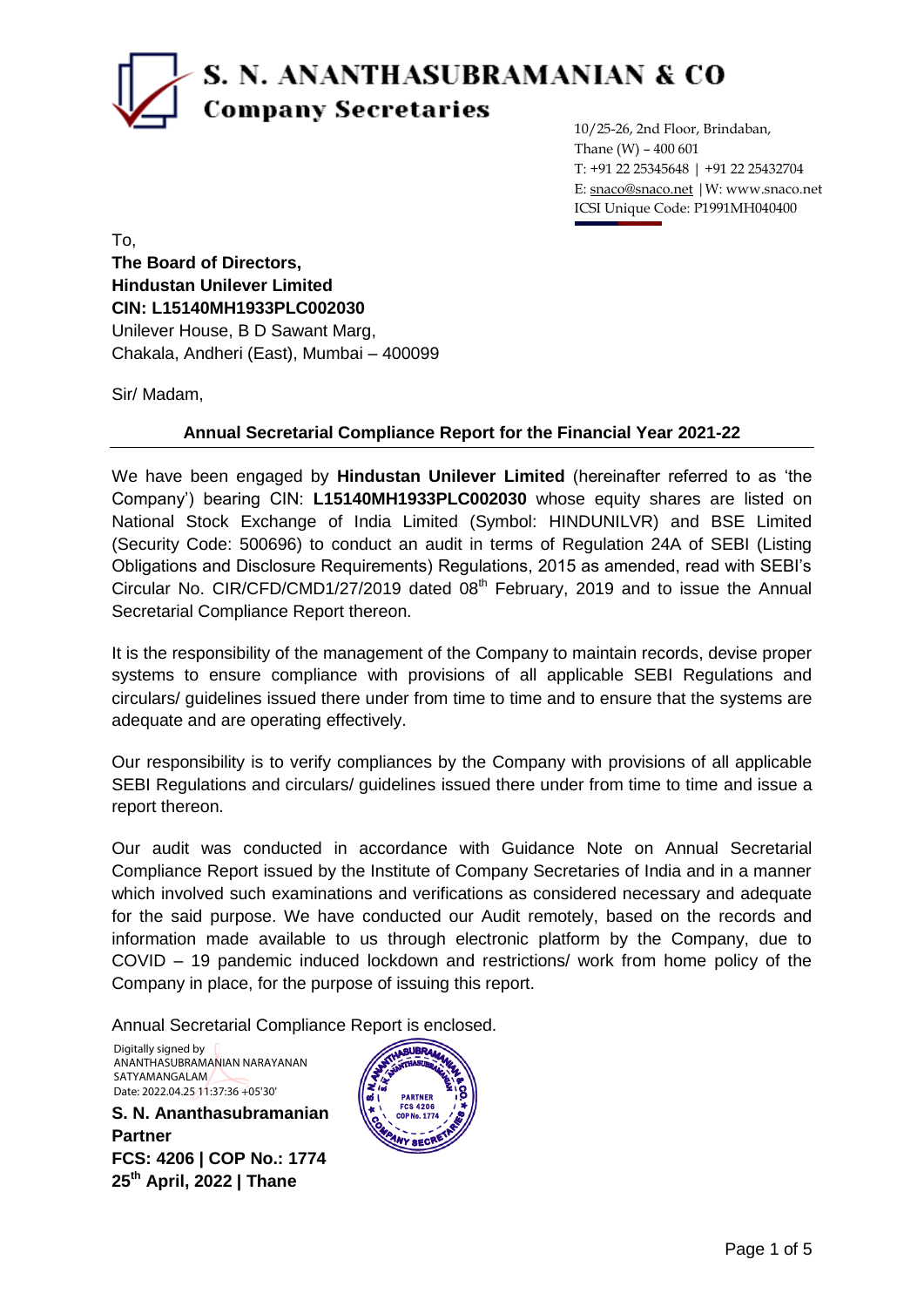

10/25-26, 2nd Floor, Brindaban, Thane (W) – 400 601 T: +91 22 25345648 | +91 22 25432704 E: snaco@snaco.net |W: www.snaco.net ICSI Unique Code: P1991MH040400

## **ANNUAL SECRETARIAL COMPLIANCE REPORT OF HINDUSTAN UNILEVER LIMITED FOR THE FINANCIAL YEAR ENDED 31ST MARCH, 2022**

We have examined:

- (a) all the documents and records made available to us and explanations provided by **Hindustan Unilever Limited** ('the listed entity');
- (b) filings/ submissions made by the listed entity to the stock exchanges;
- (c) website of the listed entity;
- (d) any other document/ filing, as may be relevant, which has been relied upon to make this certification;

for the financial year ended  $31<sup>st</sup>$  March, 2022 ('review period'), in respect of compliance with the provisions of:

- (a) the Securities and Exchange Board of India Act, 1992 ('SEBI Act') and the Regulations, circulars, guidelines issued there under; and
- (b) the Securities Contracts (Regulation) Act, 1956 ('SCRA'), rules made there under and the Regulations, circulars, guidelines issued there under by the Securities and Exchange Board of India ('SEBI').

The specific Regulations, whose provisions and the circulars/ guidelines issued there under, have been examined, include:

- (a) Securities and Exchange Board of India (Listing Obligations and Disclosure Requirements) Regulations, 2015;
- (b) Securities and Exchange Board of India (Issue of Capital and Disclosure Requirements) Regulations, 2018 – **Not Applicable as there was no reportable event during the review period;**
- (c) Securities and Exchange Board of India (Substantial Acquisition of Shares and Takeovers) Regulations, 2011;
- (d) Securities and Exchange Board of India (Buyback of Securities) Regulations, 2018 **Not Applicable as there was no reportable event during the review period;**

Digitally signed by ANANTHASUBRAMANIAN NARAYANAN SATYAMANGALAM Date: 2022.04.25 11:37:46 +05'30'

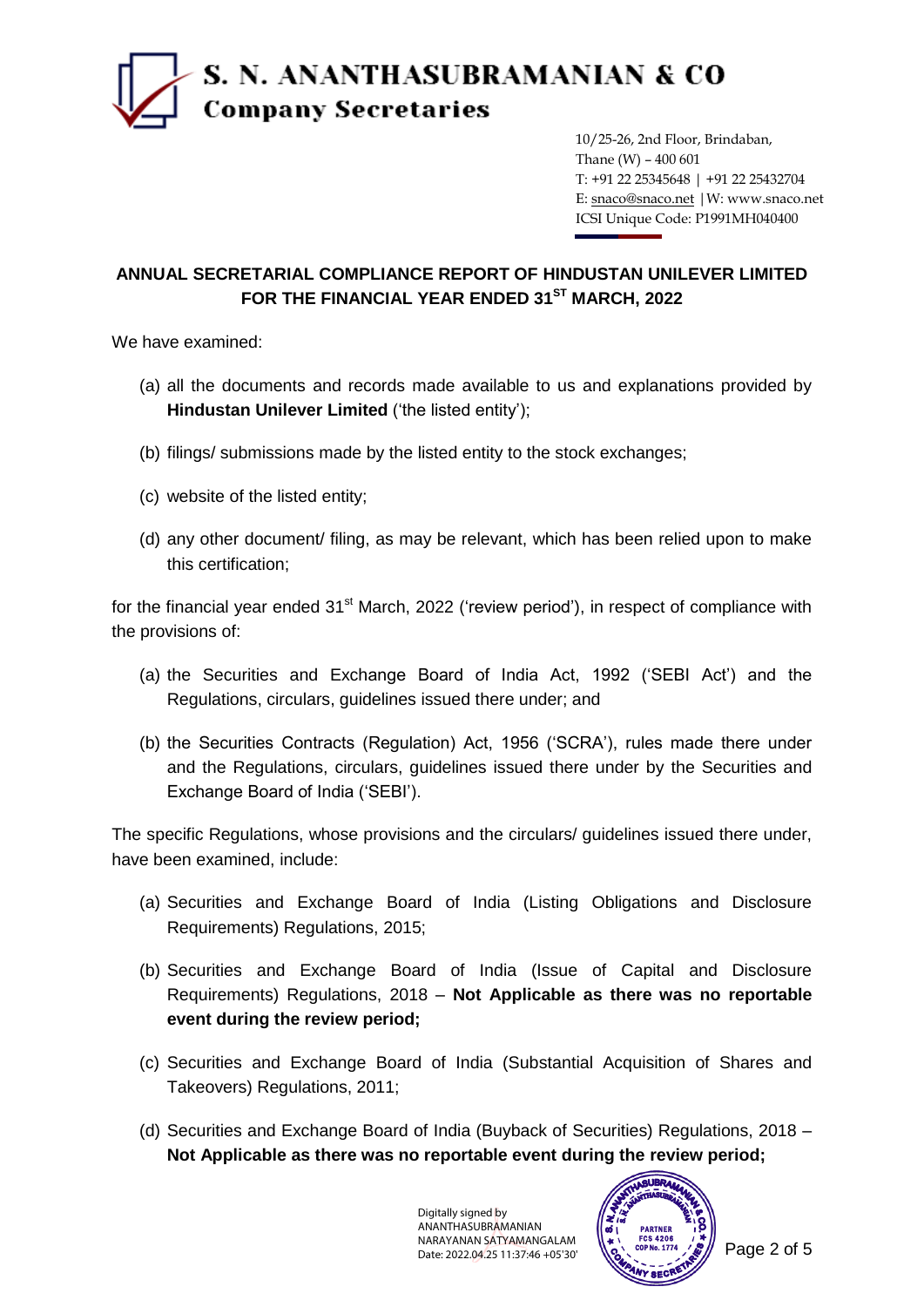## S. N. ANANTHASUBRAMANIAN & CO **Company Secretaries**

- (e) The Securities and Exchange Board of India (Share Based Employee Benefits) Regulations, 2014 (upto 12<sup>th</sup> August, 2021) & The Securities and Exchange Board of India (Share Based Employee Benefits & Sweat Equity) Regulations, 2021 (with effect from  $13<sup>th</sup>$  August, 2021);
- (f) The Securities and Exchange Board of India (Issue and Listing of Debt Securities) Regulations, 2008 (upto  $15<sup>th</sup>$  August, 2021) – **Not applicable as the Company as there was no reportable event during the financial year under review;**
- (g) Securities and Exchange Board of India (Issue and Listing of Non-Convertible and Redeemable Preference Shares) Regulations, 2013 (upto 15<sup>th</sup> August, 2021) – **Not Applicable as there was no reportable event during the review period;**
- (h) The Securities and Exchange Board of India (Issue and Listing of Non-Convertible Securities) Regulations, 2021 (with effect from 16<sup>th</sup> August, 2021) – **Not Applicable as there was no reportable event during the review period;**
- (i) Securities and Exchange Board of India (Prohibition of Insider Trading) Regulations, 2015; and circulars/ guidelines issued there under;

and based on the above examination, we hereby report that, during the review period:

- (a) The listed entity has complied with the provisions of the above Regulations and circulars/ guidelines issued there under.
- (b) The listed entity has maintained proper records under the provisions of the above Regulations and circulars/ guidelines issued there under insofar as it appears from my/our examination of those records.
- (c) The following are the details of actions taken against the listed entity/ its promoters/ directors/ material subsidiaries either by SEBI or by Stock Exchanges (including under the Standard Operating Procedures issued by SEBI through various circulars) under the aforesaid Acts/ Regulations and circulars/ guidelines issued there under – **NIL**
- (d) The listed entity has taken the following actions to comply with the observations made in previous reports

Digitally signed by ANANTHASUBRAMANIAN NARAYANAN SATYAMANGALAM Date: 2022.04.25 11:37:55 +05'30'

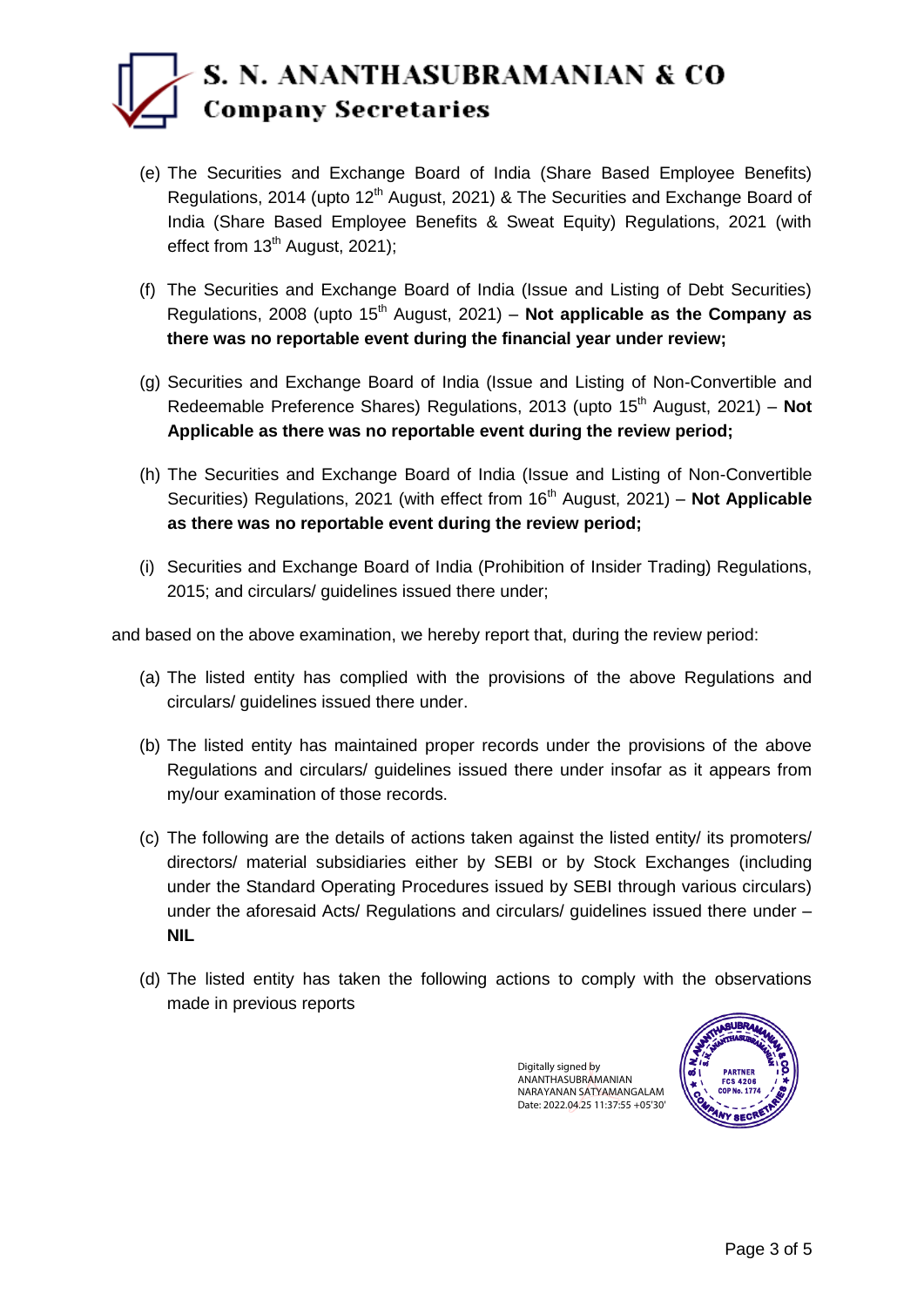

| Sr.<br>No. | <b>Observations of the</b><br><b>Practicing Company</b><br>Secretary in the<br>previous reports | <b>Observations</b><br>made in the<br>secretarial<br>compliance<br>report for the<br>year | <b>Actions taken</b><br>by the listed<br>entity, if any | <b>Comments of the</b><br><b>Practicing</b><br>Company<br>Secretary on the<br>actions taken by<br>the listed entity |
|------------|-------------------------------------------------------------------------------------------------|-------------------------------------------------------------------------------------------|---------------------------------------------------------|---------------------------------------------------------------------------------------------------------------------|
| 01         | <b>Regulation 30 of LODR</b>                                                                    | 2020-21                                                                                   | None                                                    | None                                                                                                                |
|            | read with Clause 4 of                                                                           |                                                                                           |                                                         |                                                                                                                     |
|            | Para A of Part A of                                                                             |                                                                                           |                                                         |                                                                                                                     |
|            | <b>Schedule III to LODR</b>                                                                     |                                                                                           |                                                         |                                                                                                                     |
|            | The meeting of the Board                                                                        |                                                                                           |                                                         |                                                                                                                     |
|            | of Directors held on 30th<br>April, 2020 inter-alia to                                          |                                                                                           |                                                         |                                                                                                                     |
|            | consider<br>Audited                                                                             |                                                                                           |                                                         |                                                                                                                     |
|            | Standalone<br>and                                                                               |                                                                                           |                                                         |                                                                                                                     |
|            | Financial<br>Consolidated                                                                       |                                                                                           |                                                         |                                                                                                                     |
|            | Results for the quarter                                                                         |                                                                                           |                                                         |                                                                                                                     |
|            | and year ended 31st                                                                             |                                                                                           |                                                         |                                                                                                                     |
|            | March, 2020; and to                                                                             |                                                                                           |                                                         |                                                                                                                     |
|            | consider declaration and                                                                        |                                                                                           |                                                         |                                                                                                                     |
|            | payment of final dividend                                                                       |                                                                                           |                                                         |                                                                                                                     |
|            | concluded at 04:18 p.m.                                                                         |                                                                                           |                                                         |                                                                                                                     |
|            | Outcome of the meeting                                                                          |                                                                                           |                                                         |                                                                                                                     |
|            | was disclosed to BSE at<br>04:52 p.m. i.e., with a                                              |                                                                                           |                                                         |                                                                                                                     |
|            | delay of 04 minutes, due                                                                        |                                                                                           |                                                         |                                                                                                                     |
|            | technical<br>issues<br>to                                                                       |                                                                                           |                                                         |                                                                                                                     |
|            | experienced by the                                                                              |                                                                                           |                                                         |                                                                                                                     |
|            | Company.                                                                                        |                                                                                           |                                                         |                                                                                                                     |
|            | <b>The</b><br>disclosures<br>were                                                               |                                                                                           |                                                         |                                                                                                                     |
|            | <b>NSE</b><br>within<br>made<br>to                                                              |                                                                                           |                                                         |                                                                                                                     |
|            | prescribed time.                                                                                |                                                                                           |                                                         |                                                                                                                     |

Digitally signed by ANANTHASUBRAMANIAN NARAYANAN SATYAMANGALAM Date: 2022.04.25 11:38:05 +05'30'